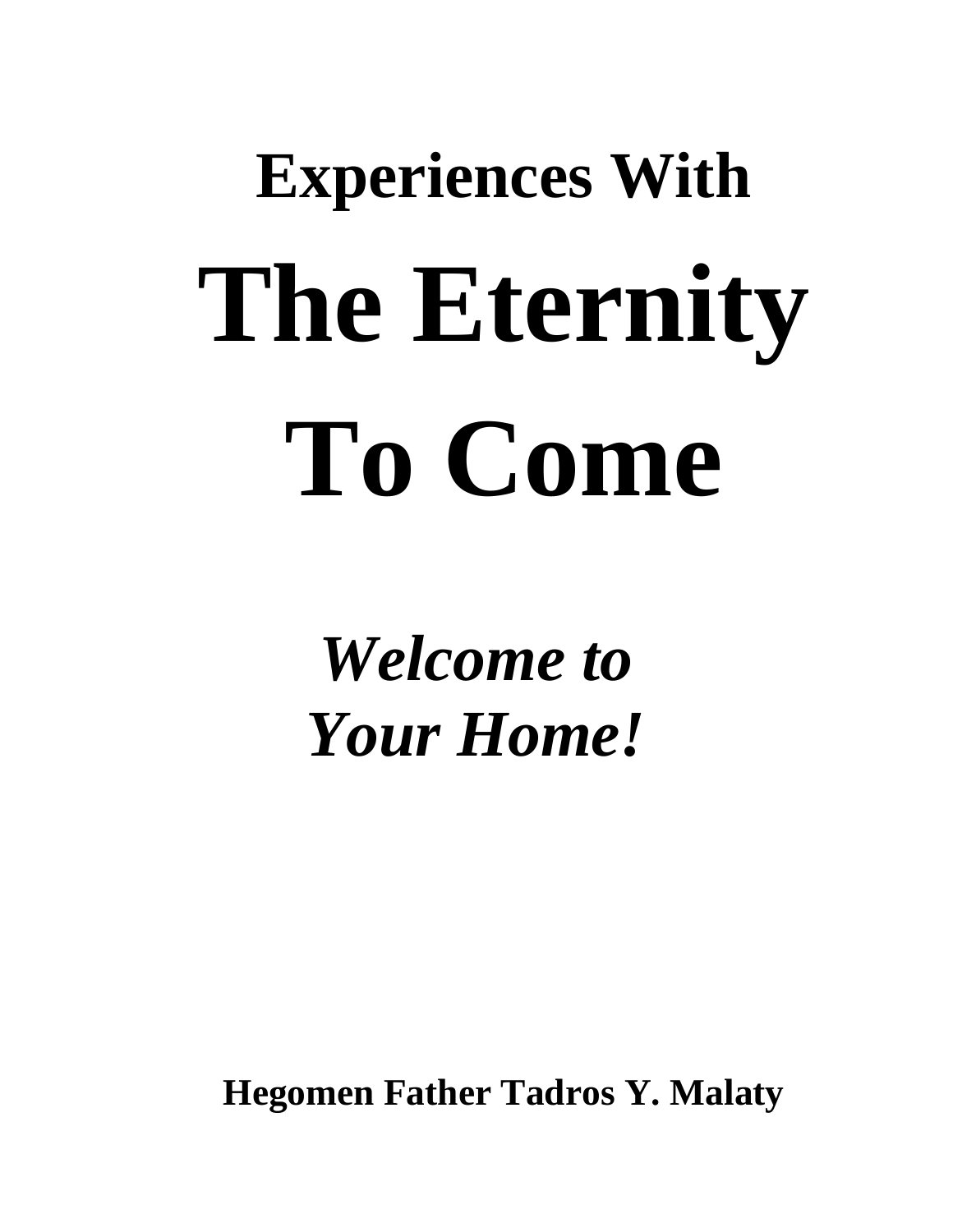## **A Hungry Being**

The human being is truly amazing. God offered him this amazing world and gave him authority over it – and he even attained the ability to reach outer space. And with all that, he is still a hungry being - so long as he lives here on earth. A person's wishes, desires and curiosities never end! In the Roman parties of the past, many forced themselves to vomit after becoming full so that they may eat more and more from what they desire. No matter how many properties, honors, talents or successes someone attains; he still thirsts for more - even to attain immortality!

It is not a strange matter that a person lives to be hungry; for he is the image and likeness of God, who has no boundaries. He is not satisfied unless his picture becomes like the Original, and until he enters into his eternal and heavenly home. When St. Augustine came to know God, he cried out confessing that his soul will remain lost and will not find a resting place until it departs to the Godly bosom. Also, while we live on earth, we feel we are strangers until we hear the voice of our heavenly Groom saying, "Welcome my bride to your house of marriage!"

#### **Preparing the House of Marriage!**

When a young lady is engaged, she wishes that her fiancé would ask her to look at their first house that they will live in together - their marriage house - which he has prepared for her. With this house, the groom expresses his care for his bride and what he has sacrificed for her sake.

A couple of years ago in Jersey City, a young man with a bitter soul came to visit me. His fiancé, who was in Alexandria, insisted on canceling their engagement if he did not rent a place for her, buy her a car and various other necessities. She further demanded that he provide evidence of having attained these items by sending her pictures and a videotape of what he has prepared for her. At the time she made these demands, she knew that she will not be able to enter the United States for another year - and she still insisted on her requests. How important it was for her to ensure her marriage house and to know that her fiancé cares for her. On the other hand, it is difficult for a young man to prepare a house of marriage within one year in America. How can he bare the great expenses while not seeing the benefit from it?

As for our Groom, out of His love for us, He has foretold us for our sake on the night before He died: "And if I go and prepare a place for you, I will come again and receive you to Myself" (John 14:3). He said this about 2000 years ago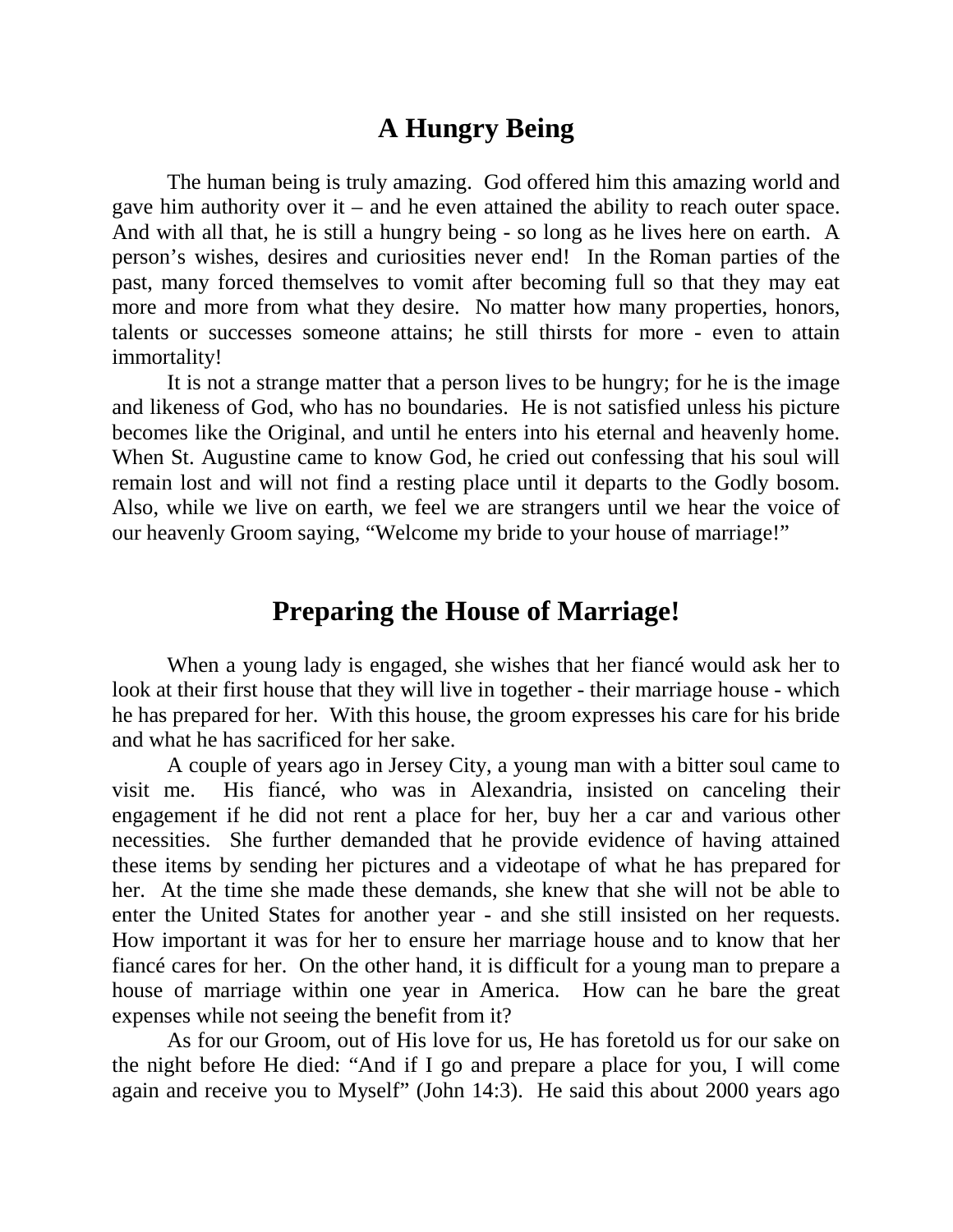and He is still preparing the house of marriage for us, which He started to prepare before the foundation of the world (Matthew 25:34). And after all this time I cannot imagine what has been prepared for us by this magnificent Creator. When He says let it be done - it is done; a heavenly marriage home prepared for us! Our heavenly Groom is involved with our eternity. He wishes for us to enjoy the heavenly matters, which we cannot even imagine!

## **I Don't Care!**

While the heavenly Groom prepares the heavenly place for us to rest, we find many people do not care for it. A couple of months ago, a doctor from Holmdel, New Jersey called me as she was greatly troubled. She said to me that her work supervisor, who is also a doctor, said to her, "I am not different from a cat: it eats, drinks, lives and then it dies." She tried to speak to her about the eternal glory which has been prepared for mankind; but the woman made fun of her and repeated, "let us eat, drink and enjoy all of our desires; we will live this life then we will die and be extinct!"

O how amazing! God wishes to form out of a person an eternal being to share His glory with Him. The individual lives carrying the icon of His glory and the heavenly hosts hail him. And yet the human being finds his delight in living like a cat - wishing to have rest for his body and to enjoy the vanishing desires. The word of God promises us: "To him who overcomes I will grant to sit with Me on My throne" (Revelation 3:21). And all the human being wants is to bury himself in dirt!?

## **The Tent of the Sojourner Versus The Heavenly Home**

The Apostle says, "For we know that if our earthly house, *this* tent, is destroyed, we have a building from God, a house not made with hands, eternal in the heavens. For in this we groan, earnestly desiring to be clothed with our habitation which is from heaven"  $(2<sup>nd</sup>$  Corinthians 5: 1, 2).

There is no comparison between the tent with which we travel in our temporal lives, where everyone is shouting in a futile pursuit of stability, and the heavenly home not made by human hands, but by God, who is the Lover of mankind. In our temporal tent, we thank God for all the gifts which He has given us: a beneficial body to support the soul, a beautiful universe and all the beauty of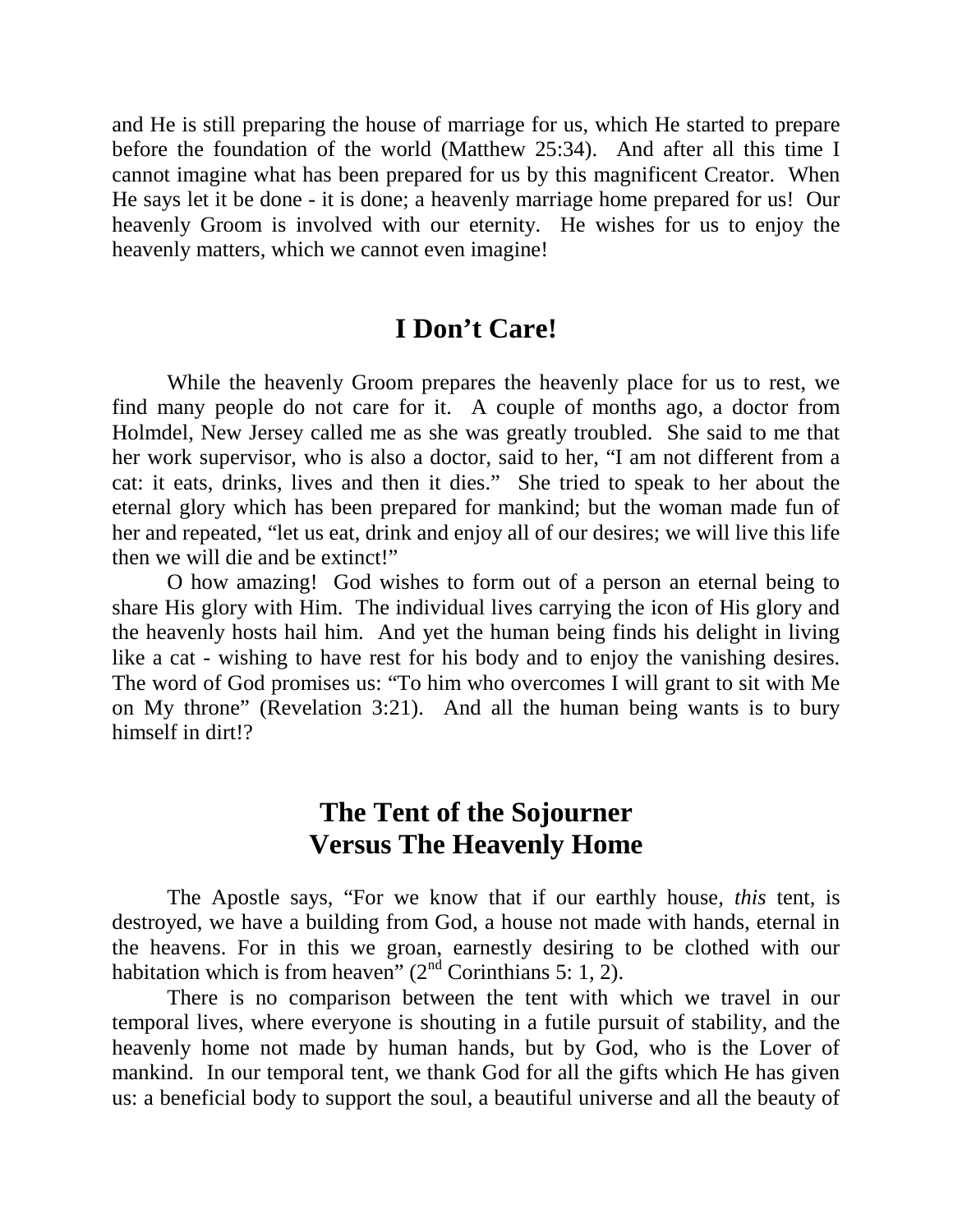nature, which was made by the hands of our Creator. God did not let us become in need of any of his glorified works. But, because of our sins, the body has been corrupted. The world has turned into a harsh master that wishes to have control over our hearts; and even nature turned against us. Our timely life has turned into "a river of tears" - but not without hope. For when we leave this body to enter into the bosom of the Father, and there - in complete glorified freedom of the children of God - we will find stability and rest.

Our Christ has opened the doors of heaven in front of our eyes. Then, our finite life now has a sweet goal and having its own value. We use it, and it does not use us. We enslave it, and it does not enslave us. Truly we have become free.

## **What Will We See In Our Heavenly Home?**

The beauty of our heavenly home will be complete when we meet with God, who has prepared this home with His hands and for our account. St. John the Beloved looked upon it and he said the following in Revelation 21:1:

*"Now I saw a new heaven and a new earth, for the first heaven and the first earth had passed away. Also there was no more sea."*

When St. John the apostle looked upon the heavenly home, his soul and his body enjoyed the heavenly glory, which is a reflection of the glory of Christ upon them. He looked upon himself, "the first heaven," and to his body, "the first earth," and found them no more. However, he was enjoying a radiant and angelic soul – a spiritual body similar to the body of Christ which resurrected from among the dead. Also the sea, with its endless waves resembling many afflictions, will no longer have a place inside the depth of his soul or his body.

Likewise, not only do we enter into a new home made by the hands of God, but also we ourselves become new creatures having a new nature which compliments the new home. There, the soul will not complain of pride, or envy, or hatred, or any other shameful matter. The body will no longer complain of hunger, thirst, nakedness, weakness or sickness.

Through this beautiful depiction, we experience the warranty of our heavenly home, while we are in this body as the first earth and the first heaven. Truly, how glorified is our whole being in the new home in which we will unite with our eternal Groom, and enjoy the fellowship in the divine nature  $(2^{nd}$  Peter 1:4).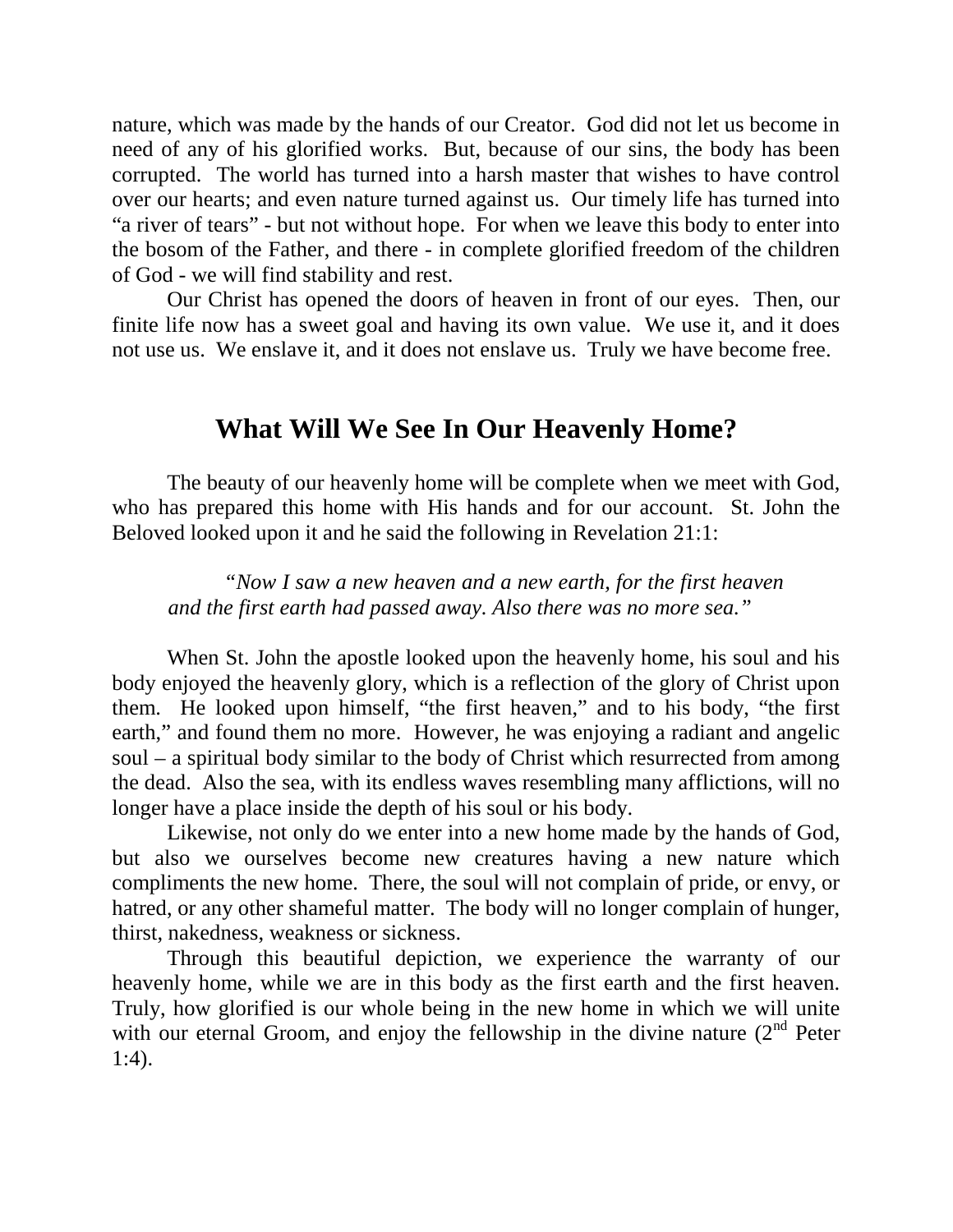If this is the condition of those who live in the new heavenly home, then what about the house itself?! Even the heavenly beings themselves do not know what to call it. St. John, from his experience on earth, called it "the holy city, New Jerusalem…as a bride adorned for her husband" (Revelation 21:2). Then a heavenly being said with a loud voice that "the tabernacle of God is with men" (Revelation 21:3); for our heavenly home is not simply a place, but a serene and magnificent meeting where the Lord dwells amongst us as our God and we will be his people.

After St. John spoke about the occupants of the home, and the nature of the home; he then speaks to us about its promise, condition and environment in Revelation 21:4:

*"And God will wipe away every tear from their eyes; there shall be no more death, nor sorrow, nor crying. There shall be no more pain, for the former things have passed away."*

There exists a complete contrast between our earthly tent that is plagued by tears, fears, death and afflictions that do not cease from causing it pain daily; and the new eternal life where there is continuous joy, an everlasting peace, harmony and a true love. We taste the warranty of the new life while we are still in this world, when the tears of sadness are converted into tears of joy; and the groaning of tribulations become the screams of victory. And adversaries become an opportunity to fulfill the mission of love towards our enemies.

But how can we enjoy this new life? "Then He who sat on the throne said, "Behold, I make all things new" (Revelation 21:5). God, who prepares for us a heavenly home, will establish His kingdom within us (Luke 17:21). Even when we leave this world we will find the coming eternity as a natural extension of our new life in Christ.

#### **Welcome To Your Paradise!**

God has prepared His heaven as an eternal home for us, as a bride who does not age and who enjoys unity with her Groom in a godly home, invites us saying, "Welcome to your home!" As for us, we submit to Him our inner beings and raise in them a holy alter for Him and convert our hearts to a rejoicing paradise for Him, for He says, "the kingdom of God is within you." (Luke 17:21). Also from our viewpoint, we invite Him to His marriage home in our new person, "Let my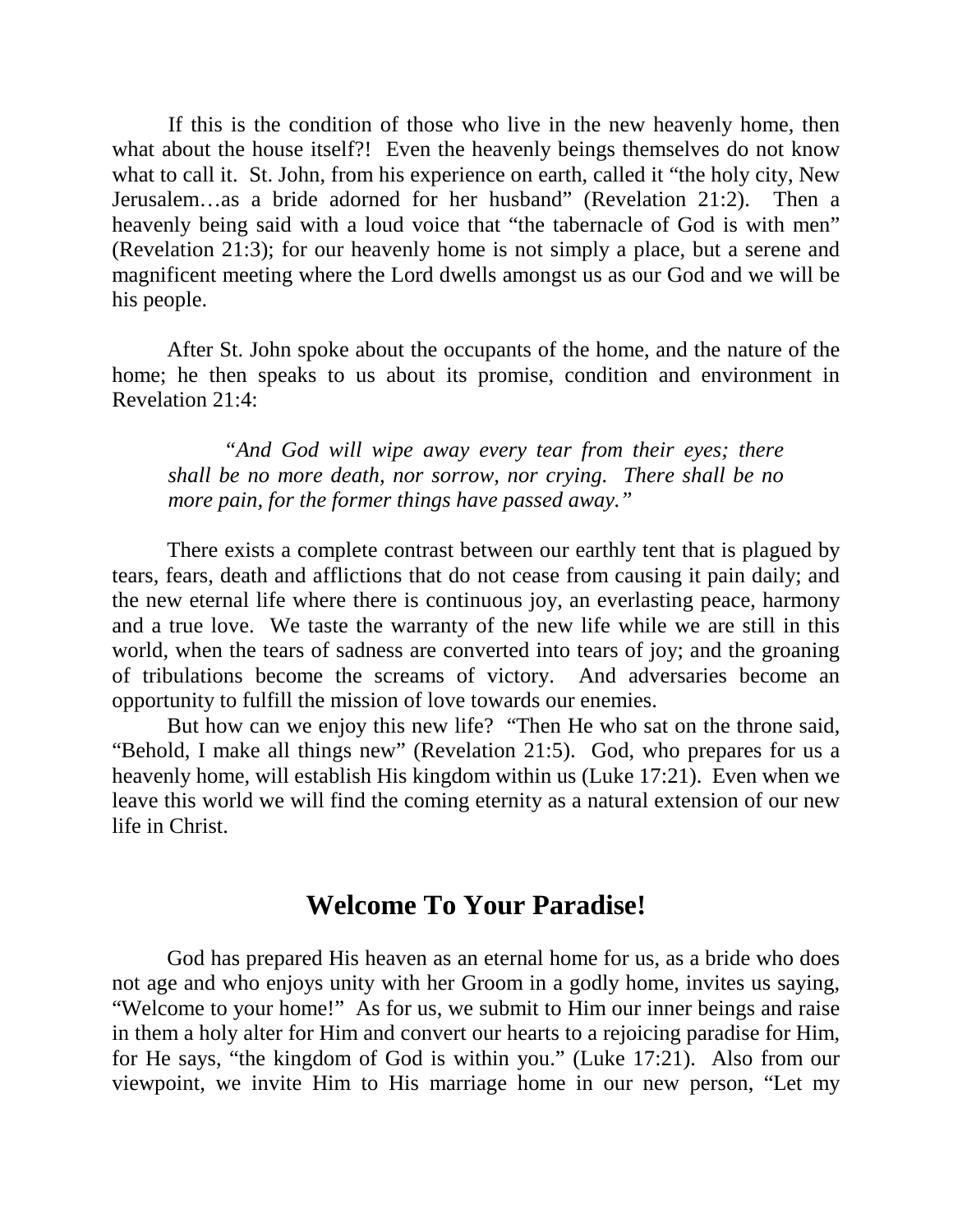beloved come to his garden and eat its pleasant fruits" (Song of Solomon 4:16). As the Groom invites his bride to her paradise, that which He has established with His hands for her sake until she crosses over and sits with Him on His throne, as a queen sits on the right hand of the king (Psalm 45:9), likewise the bride invites Him in this world to enter into His paradise, which He has founded, and to enter with His angels to find the fruits of the Spirit. Then everyone will rejoice and our Christ will be singing along with us saying, "I have come to my garden, my sister, my spouse; I have gathered my myrrh with my spice; I have eaten my honeycomb with my honey; I have drunk my wine with my milk. Eat, O friends! Drink, yes, drink deeply, O beloved ones!" (Song of Solomon 5:1, 2)

#### **Heaven Is Joyful!**

I will end our talk about this topic of our heavenly home with an incident which took place in 1975 in Melbourne. The father of one of our beloved passed away and we prayed the funeral service after the Holy Liturgy, as it was the norm at that time. I spoke to the congregation saying that we are all one family and all of us should participate in the funeral. One woman came to me apologizing that she would not be attending the funeral, as she cannot bear the emotional trauma. She went on to say that she can't even visit a hospital, or even see a patient get vaccinated with a needle. In great embarrassment she said to me that she does not wish to refuse any request from me at all, but this is a matter of life and death and it is impossible for her to attend such funeral services.

I spoke to her and asked her to try to attend - just this one time. Indeed, she did attend. After the prayers were over, she came to me and said, "I implore you, whenever there is a funeral service and I am not present, please call me to attend. I was not in a funeral service, rather I felt as if I was in heaven!"

Likewise, my beloved by our evangelical view, we see our Christ welcoming us to become settled in our heavenly home forever.

# **When Will My Soul Become Settled In My Home?**

**†** *My soul is hungry and it will not be filled except by You. It will not be settled, except in the bosom of Your Father. It will not rest, unless it hears the voice of her Groom saying: "Welcome My bride to your house of marriage!"*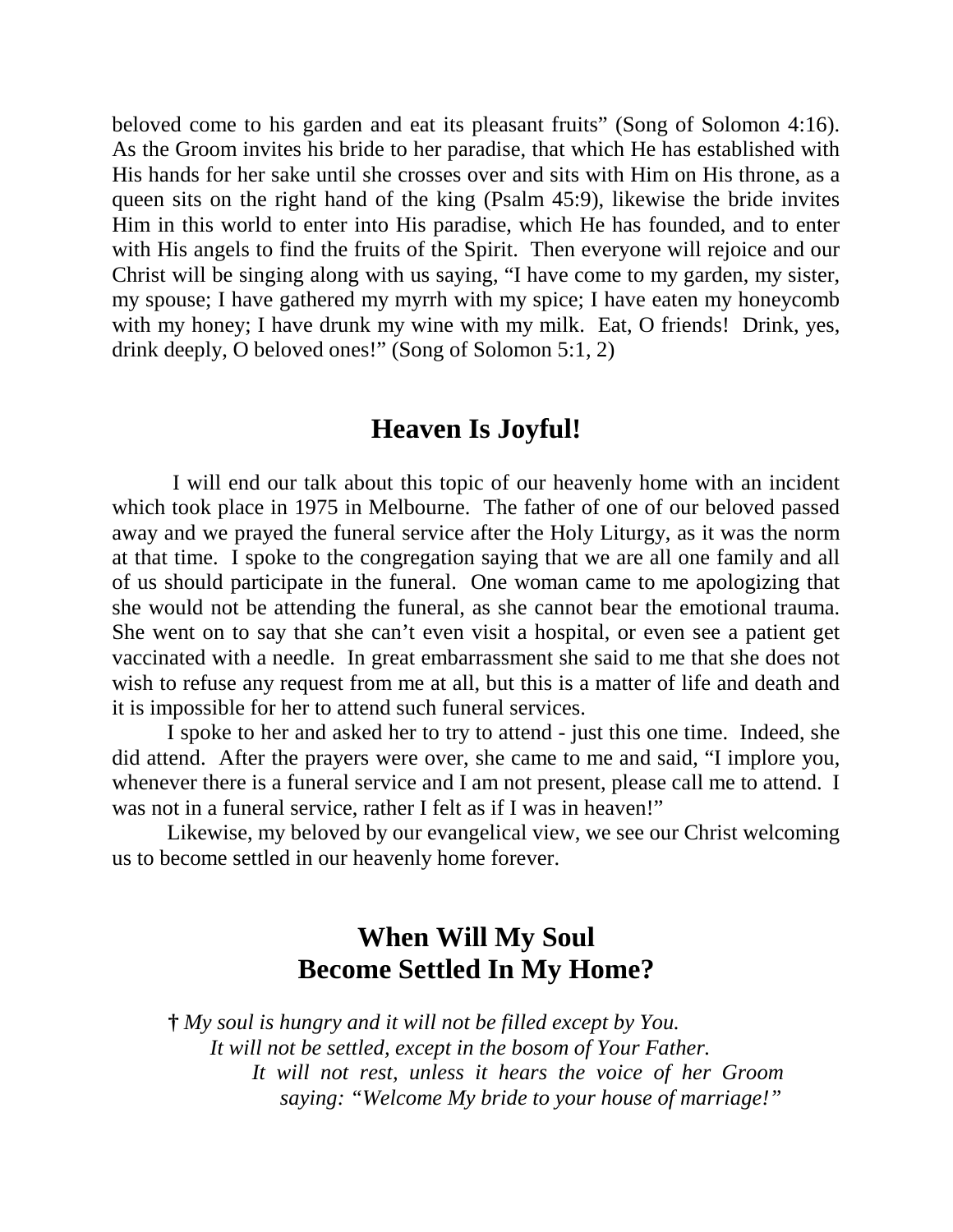**†** *Is it for me to ask the Groom of my soul? "What have You been doing all of these Thousands of years, in preparing a heavenly Home for me?" I wonder, "What is His heaven!" When will I see Him that my soul may rejoice! What have You prepared for me, O You who Are the happiness of my salvation?*

**†** *You are amazing in your love.*

*All the heavenly are yearning to see Your bride, to whom You have prepared What no being can imagine! You are preoccupied With me, and the house of marriage! And I, in my ignorance, do not care. I consider the day of my exodus, as a bitter one, And the day I depart to your paradise as a Loss, and the day I meet You, as death! O my ignorance!*

**†** *Grant me, that my estranged tent may not settle in any place. I am crossing the river of tears, but Your companionship Changes my tears into joy, converting my affliction Into a unique royal blessing.*

**†** *Lift up my inner being, that I may see You and Your amazement. You create of me a new heaven and a new earth, And all the waves of the worldly sea cannot harm me. I see my home with You in the amazing Jerusalem. May You stretch out Your hands and wipe away my tears. May You carry me in your bosom, and then the enemy will not be able to come near me, And no mourning will come into my heart.*

**†** *I will no longer suffer from restlessness, For with every morning, Your Mercies are new (Lamentations 3:23), For with every breath, You make everything new. For You allow me to taste Your kingdom*